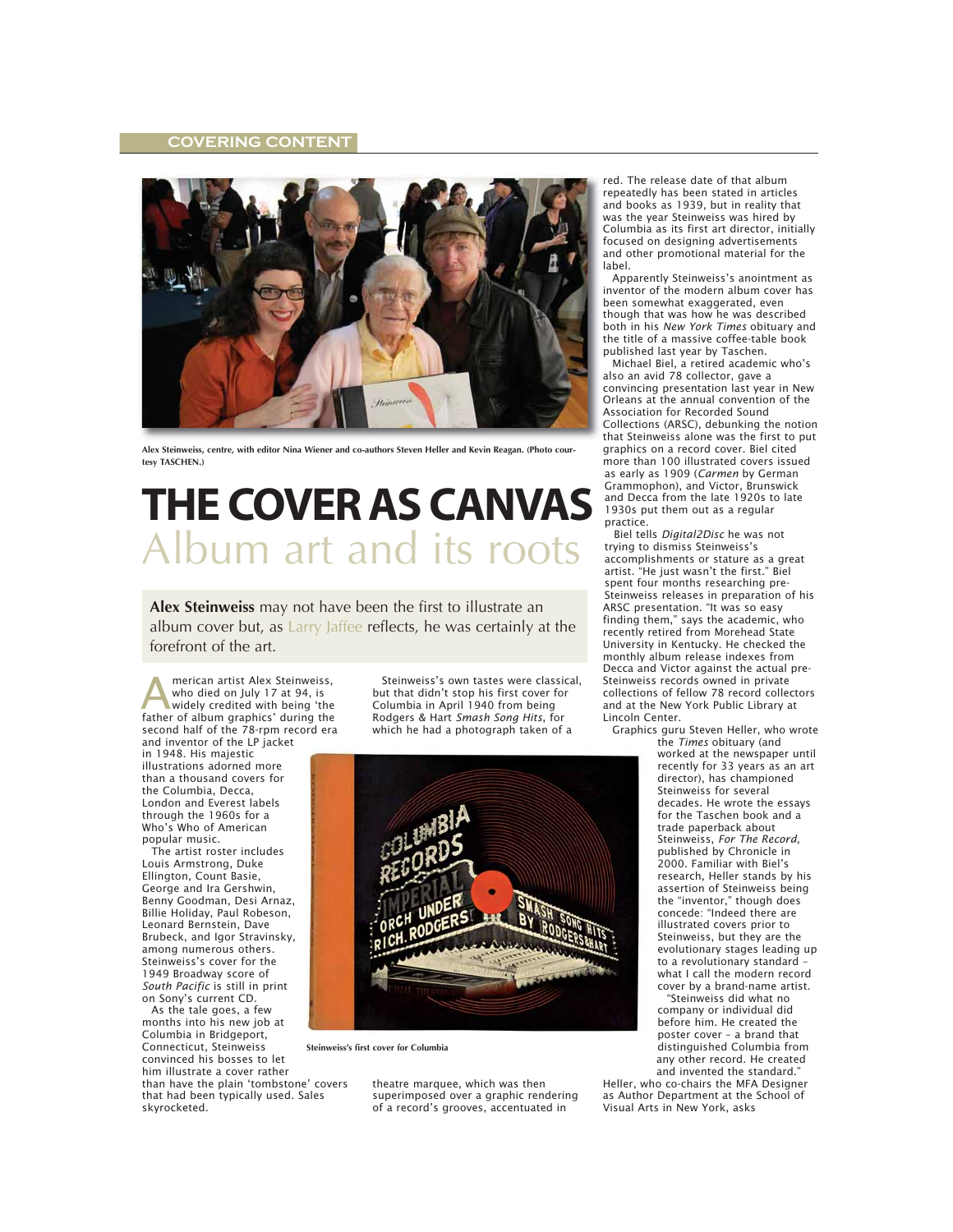## **COVERING CONTENT**



**This Steinweiss cover is said to have inspired Pink Floyd's Dark Side of the Moon artwork**

rhetorically, "If it wasn't Steinweiss, who was the inventor?"

Apparently prior to Steinweiss, artists did not take credit for their covers, and they were fairly anonymous. A script font with Steinweiss's name was placed in a corner of each cover he designed. It's an example of how Steinweiss took pride in his work, which he viewed no differently from a painting. The cover was his canvas. For labels other than Columbia, Steinweiss sometimes used the pseudonym 'Piedra Blanca.'

Confirmation that Columbia and Steinweiss weren't first in terms of illustrated covers is the March 9, 1952 *New York Times* article titled 'Outside The Disk' which stated that "most of the companies acknowledge Victor as pioneer." And then there's the microfilm of the December 25, 1944 *Newsweek* article 'Covers Up' (cited by Heller in the bibliographies for the Taschen and Chronicle books). "Way back in 1926, Victor put out an illustrated Mother's Day release Covers continued plain and dull until 1934 when Decca put single-disked nursery rhymes into gayly [sic] drawn paper wraps. But packaging as we know today really began seriously in 1938. At the time, Victor had a display poster which portrayed Brahms walking in the woods near Vienna. "As an experiment this illustration was

put on the album cover of the Bruno

cent Victor knew it had something. Decca, in the meantime, had already produced some French folk songs with a colorful blue, white and red checkerboard cover. Some two years later Columbia followed with an illustrated set of Rodgers and Hart musical-comedy hits and a Carlos Chavez album of Mexican music."

The *Newsweek* article goes on to state that cover illustrators for Victor included "such well known commercial artists" as HM Rundell and Fran Decker, as well as Russian Boris Artzybasheff, and notes Steinweiss's "brilliantly executed stylized drawings" for Columbia.

Incidentally, Steinweiss idolized Artzybasheff, one of the many illustrators from the old country who inspired him to know what he was going to do with life when he was getting trained at Abraham Lincoln High School in Brooklyn, after which he won a threeyear scholarship to the Parsons School of Design. Steinweiss briefly quit college because he felt he knew everything, and he sought a job with Artzybasheff, who urged him to go back to college. Steinweiss graduated in 1937, and then apprenticed for nearly three years with poster designer Joseph Binder, who had recently emigrated from Vienna. Then the Columbia Records job came up.

Lincoln was a "hotbed" of graphic talent, comments John Berg, an art



**Steinweiss was considered, albeit inaccurately, the inventor of the modern album cover**



**Steinweiss conceived his covers with the music in mind**

Cooper Union graduate responsible for such iconic covers as Bruce Springsteen's *Born to Run* and putting a psychedelic Milton Glaser poster in Bob Dylan's *Greatest Hits*. In the mid-1950s Berg started collecting 78s for their picturesque covers even though his turntable only played 33-rpm LPs and 45-rpm singles. He detected a pattern: Steinweiss was responsible for Berg's favourite sleeves.

Berg, now 79 years old and living on the East End of New York's Long Island, remembers specifically buying Beethoven's Fifth Symphony for its Steinweiss cover. "The graphics were so beautiful." Once Berg made it to Columbia in the autumn of 1961, he was surprised that no one there had ever heard of Steinweiss. "He was old news.

Like Berg before him, Grammy-winning Julian Alexander, an art director for rappers Eminem and 50 Cent, among others, also started picking up Steinweiss-drawn 78s for their beauty without knowing who was responsible, and says he thinks he owes his livelihood to Steinweiss.

Setting the bar in terms of cover aesthetics, Steinweiss conceived his covers with the music in mind. And he could be sublimely political, as he was with a 1942 release titled *Boogie Woogie*, with a large black hand and a large white hand looming over a piano,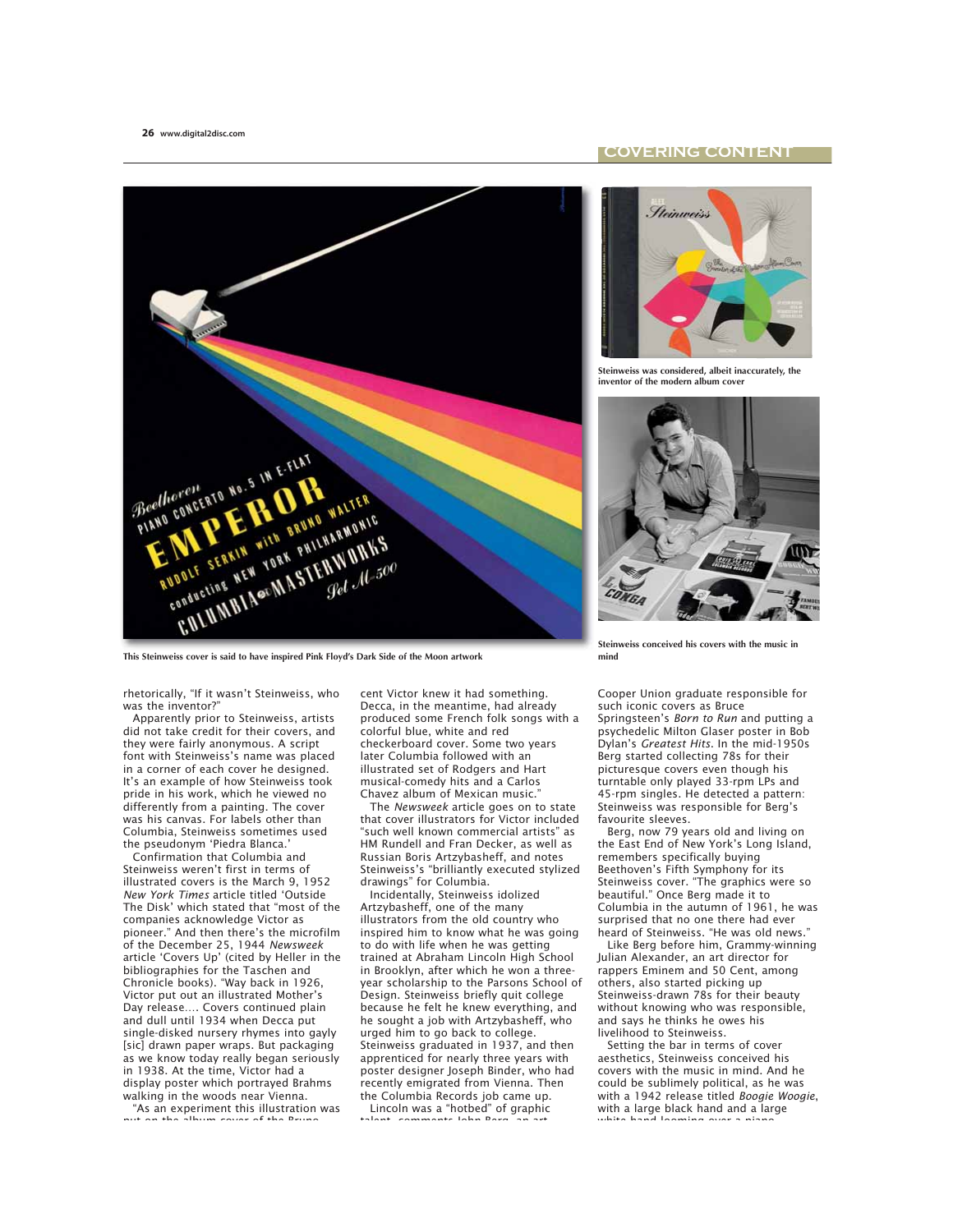put on the album cover or the Bruno Walter version of the Brahms First Symphony. When sales jumped 40 per talent, comments John Berg, an art director at Columbia from 1962 to 1985, and no packaging slouch himself, a

white hand looming over a piano, meanwhile the music inside featured talented musicians of both races, Count

1\_p26-28-29\_Covering\_Content\_D2D 08/09/2011 12:59 Page 28







Basie and Harry James Trio, among them.

Steinweiss called what he did "painting music". In 1947 he was profiled by American Artist magazine, and explained his work. "An album cover is designed, not only to be a pretty picture or an artist's personal conception of what the music is about, but rather by its simple, direct design and bold use of color. It is regarded at once as a powerful poster as well as an attractive package. No attempt is made to separate the title from the words, the name of the artist, etc. from the design as a whole. The copy or lettering is an integral part of that practice. The design elements are arranged in a simple dynamic style and are chosen for their ability to convey to the onlooker enough about the nature of the music to arouse in him a longing to perhaps listen to one record.

In 1948 Columbia President Ted Wallerstein, who hired Steinweiss in 1939, turned to him to design a packaging system for the then new LP. He came up with the folded cardboard, taped on the top and bottom, which became the industry standard for the following four decades - and still today to some extent considering vinyl's recent renaissance. But as a consultant, Steinweiss was forced to assign his patent rights over to Columbia, which he left in 1954 after a corporate shakeup. He sold his trademark script lettering, the Steinweiss scrawl, to a font company



in the mid-1950s. After pretty much leaving the music business in the 1960s, Steinweiss did graphics for various companies, and concentrated on painting and ceramics.

In a 2001 phone interview, he explained the goal of his covers was to sell the music. He told me how in the 1940s he would observe how people looked through record store bins. Subsequently, he began to put higher up the text listing performer, composer and music.

In 2003 *Medialine* magazine established a media packaging competition, called the 'Alex Awards' in Steinweiss's honour. He was touched by the correlation between what he did more than six decades ago for 78s, and CDs, DVDs and videogames in the 21st century. Although he won numerous graphic arts awards from the likes of the Art Directors Club and AIGA, Steinweiss felt slighted that he never won a Grammy or any kind of recognition from the National Association of Recording Arts & Sciences. At the first 'Alex Awards' in 2003 in Universal City, California, he gladly accepted a Lifetime Achievement Award. It was presented by Kevin Reagan, the packaging conference's keynoter, Madonna's former director and winner of best packaging Grammy for three of the previous five years.

Despite the half-century difference in their ages, Alex and Kevin became



kindred spirits. Reagan spent the next six years getting the Taschen monograph published. As a precursor to the book, Reagan also oversaw a Robert Berman Gallery exhibition in January 2007 featuring 50 of Steinweiss's original cover designs, some of which were reproduced as slicks and sold for \$500. Berman says the show was "very well received," and an original Steinweiss painting sold for \$7,000.

Leslie Steinweiss, Alex's son who is in the jewellery business, but composes music as a hobby, says that "at some point we might offer the original album art collection for sale," and he's planning to make an inventory of his father's massive body of work. Music runs in the family: Alex's grandson (and Leslie's son) Homer Steinweiss plays drums with Brooklyn's Sharon Jones and the Dap-Kings, who backed up Amy Winehouse on *Back to Black*. **D2D www.alexsteinweiss.com**

**www.arsc-audio.org/conference/ audio2010/index.html**



Larry Jaffee is a New York based freelance writer who has written about optical media for several years. He has also been published in the *New York Times, Rolling*

*Stone, Billboard, Hollywood Reporter,* and *Vibe*, and currently writes about music for *The Audophile Voice.*